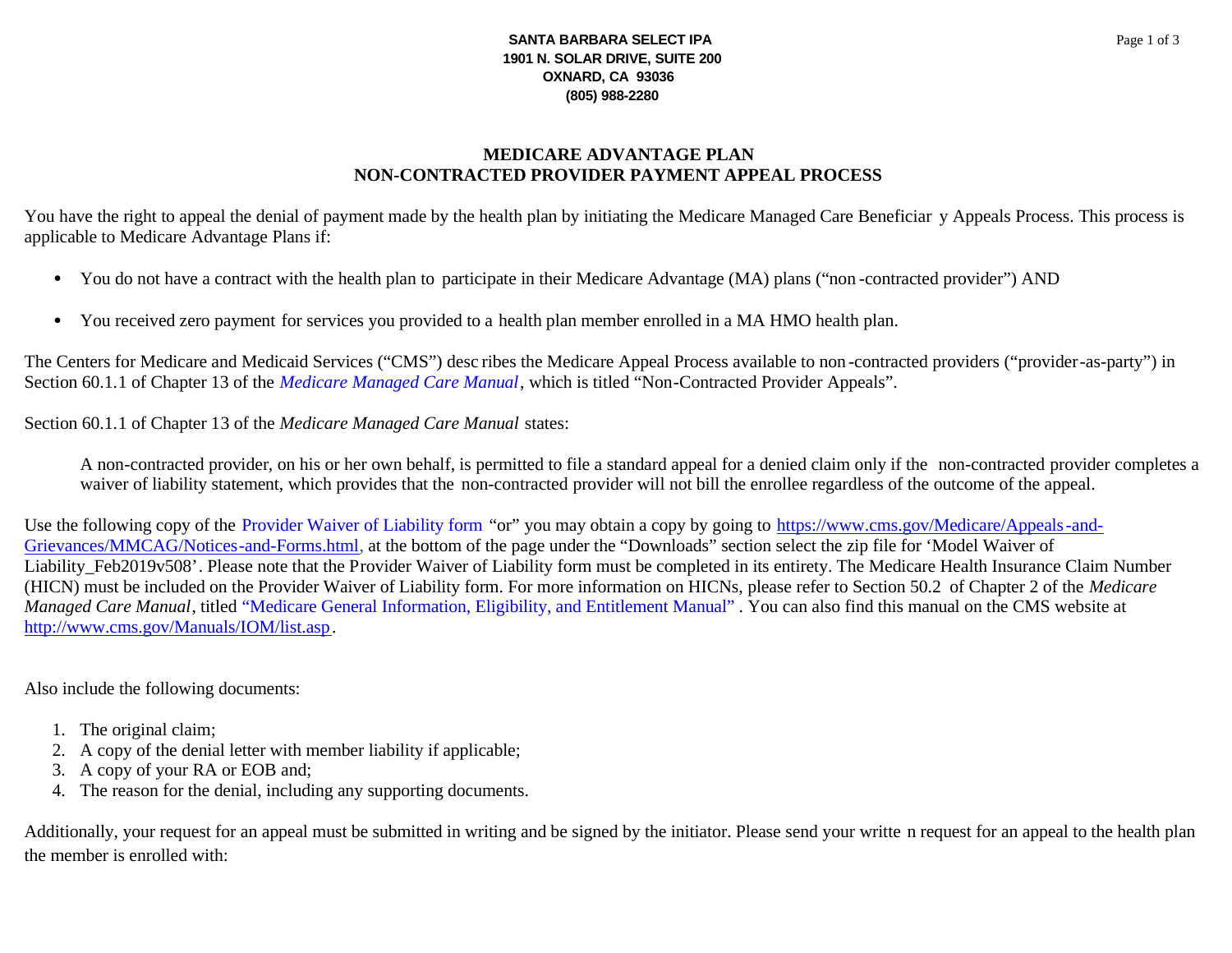| Humana                         | United Healthcare               |
|--------------------------------|---------------------------------|
| Grievance & Appeals Department | Appeals & Grievances Department |
| PO Box 14165                   | Mail Stop CA 124-0157           |
| Lexington, KY 40512-4165       | PO Box 6106                     |
| 800-949-2961<br>Fax:           | Cypress, CA 90630               |
| Phone: 800-867-6601            | Fax: 888-517-7113               |
|                                | Phone: 800-234-1228             |
|                                |                                 |

Please provide all appropriate documentation to support your payment appeal (e.g., remittance advice from a Medicare carrier). You must submit your request for payment appeal to health plan no later than 60 days from the date of the denial notice.

The health plan will review your payment appeal and respond to you. The health plan response will be within 60 days from the time your request for an appeal and signed Provider Waiver of Liability form is received by the health plan.

If the health plan finds in your favor, payment will be made at the applicable Medicare rate directly to you. If the health plan does not find fully in your favor, per the Medicare Appeal Process, your case file will be forwarded to MAXIMUS Federal Services, Inc. MAXIMUS Federal Services Inc. is an independent review entity contracted with the Centers for Medicare and Medicaid Services for an external review. You will receive written notification of the decision directly from **MAXIMUS** Federal Services, Inc.

If the decision is not in your favor, you will be advised regarding further appeal rights.

If you request an appeal and you did not include a Provider Waiver of Liability form, the health plan will notify you of this missing information. You must provide the health plan with a completed and signed Provider Waiver of Liability form before they proceed with reviewing your request for an appeal. If the Provider Waiver of Liability is not received within 60 calendar days of the health plan's receipt of your appeal request, per the Medicare Managed Care Manual, Chapter 13, Section 60.1.1, your request for an appeal will be sent to MAXIMUS Federal Services, Inc. for dismissal. You will receive written notification of the dismissal directly from MAXIMUS Federal Services, Inc.

If you have questions regarding the appeal process, please contact the Provider Service Center at the corresponding health plan.